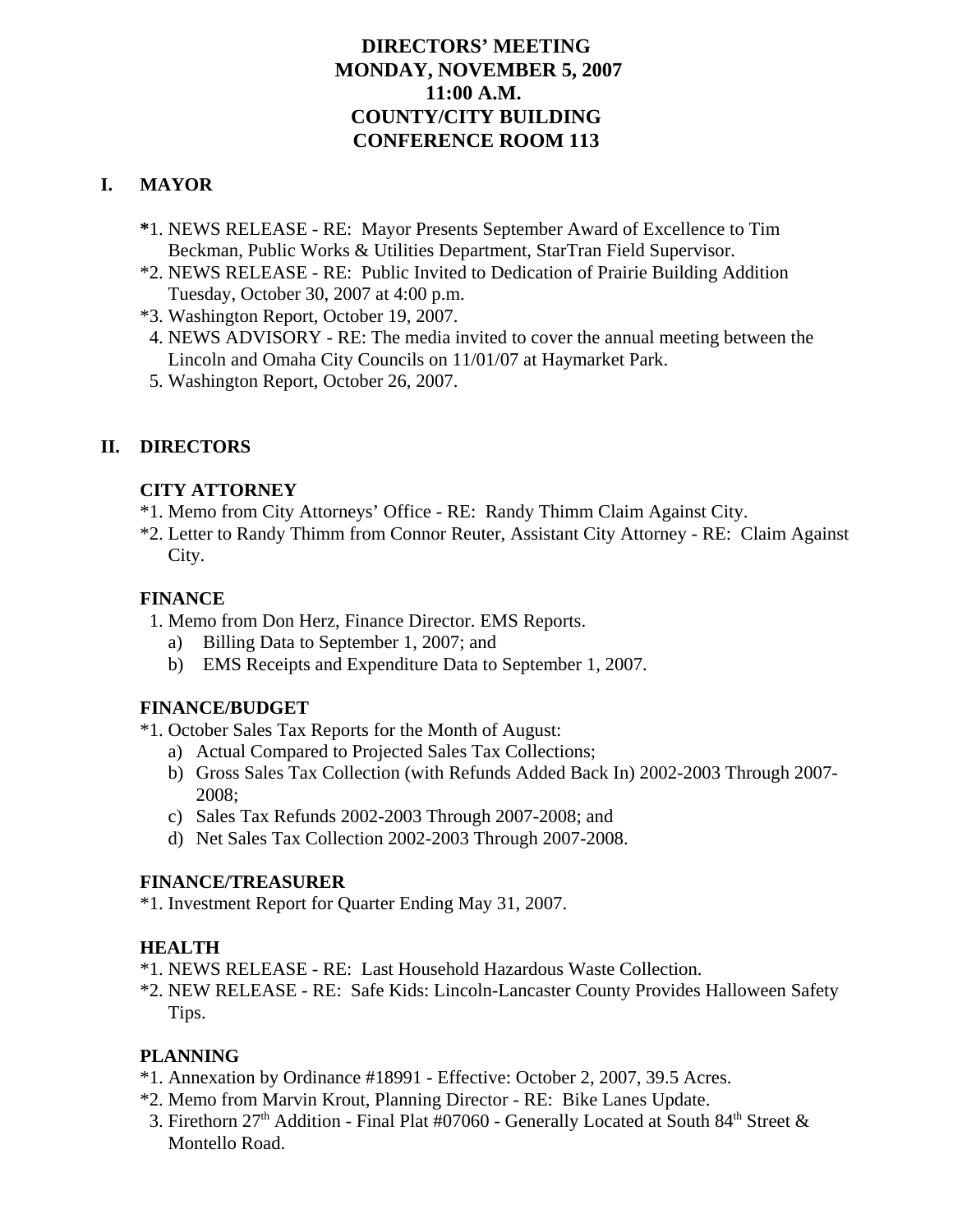## **PLANNING COMMISSION**

\*1. Action by Planning Commission, October 24, 2007.

#### **PLANNING COMMISSION FINAL ACTION** .....

- 1. Special Permit #1992A Edenton Woods Community Unit Plan (Ashbrook Drive & Hwy 2) - Resolution No. PC-01085.
- 2. Special Permit #07045 Alltel Wireless Facility (South  $74<sup>th</sup>$  Street & Saltillo Road) Resolution No. PC-01086.

### **PUBLIC WORKS & UTILITIES**

\*1. ADVISORY - RE: 16" Water Main Project in Holdrege Street to Start - Executive Order No. 79014.

# **III. CITY CLERK**

\*1. LES Resolution 2007-14.

## **IV. COUNCIL REQUESTS/CORRESPONDENCE**

### **JONATHAN COOK**

\*1. Correspondence from Alison Stewart - RE: Support of Proposed Bus Routes.

## **DAN MARVIN**

\*1. Letter from Luke Scholl - RE: Do Not Demolish the Jack Magorian Shooting Range.

## **V. MISCELLANEOUS**

- \*1. Email from Randy Ralston RE: Approval of Bringing Capital Humane Society into Discussion of Contracting Both Animal Control and Animal Sheltering Services.
- \*2. Email from Darrell & Donna Best RE: Date of Expiration of Lincoln Fire Departments Emergency Ambulance Contract?
- 3. Email from Gabby Evans, Stephen Memorial Animal Shelter Director, Oskaloosa, IA RE: Animal Control in Lincoln.
- 4. Email from LaDonna VanArsdall RE: Keep Capital Humane Society from Taking Over Animal Control.
- 5. Email from Elizabeth A. Snuttjer RE: Animal Control Needs to be Separate from the Humane Society.
- 6. Lincoln Electric System (LES) Document Review of 2008 Operating and Capital Budget (Material for Pre-Council on 11/05/07 at 10:00 a.m.)
- 7. Email from Joyce Porter RE: Consider an Alternative to Having the Lincoln Humane Society Getting Involved in Animal Control.
- 8. Email from Richard O'Hearn RE: Use Both North and South Bound Bike Lanes, Consider Some East West Lanes.
- 9. Letter from Christopher Jackson Ways RE: Suggest Installing Drinking Fountains.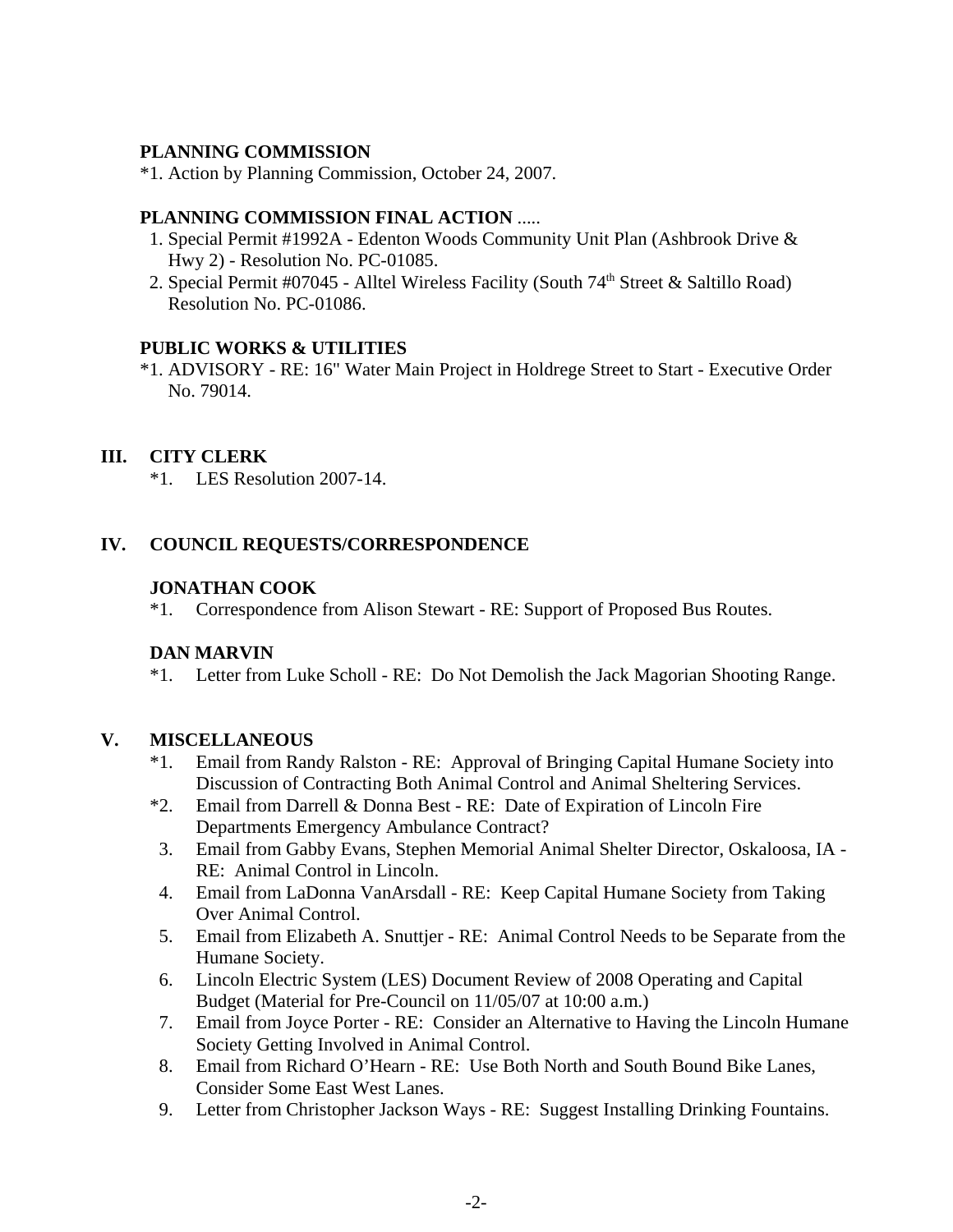- 10. Note and Newspaper Article from Nancy Russell on State Fair Grounds.
- 11. Media Release from Lori Seibel, CHE RE: Community Health Endowment Elects Officers.
- 12. Email from Marilyn Scheffler RE: Mandatory Spay Neuter Proposal Comments.
- 13. Email from Laurie De La Cruz RE: Comments on Animal Laws.
- 14. Letter from George Foster RE: Opposed to a Contract with the Capital Humane Society for Animal Control Services. Supportive of Animal Control with City Staff.
- 15. Media Release from Lori Seibel, CHE RE: Community Health Endowment Announces Funding for Fiscal Year 2007-2008.

#### **VI. ADJOURNMENT**

#### **\*HELD OVER FROM OCTOBER 29, 2007.**

**F:\FILES\CITYCOUN\WP\da110507.wpd.mmm/TJG**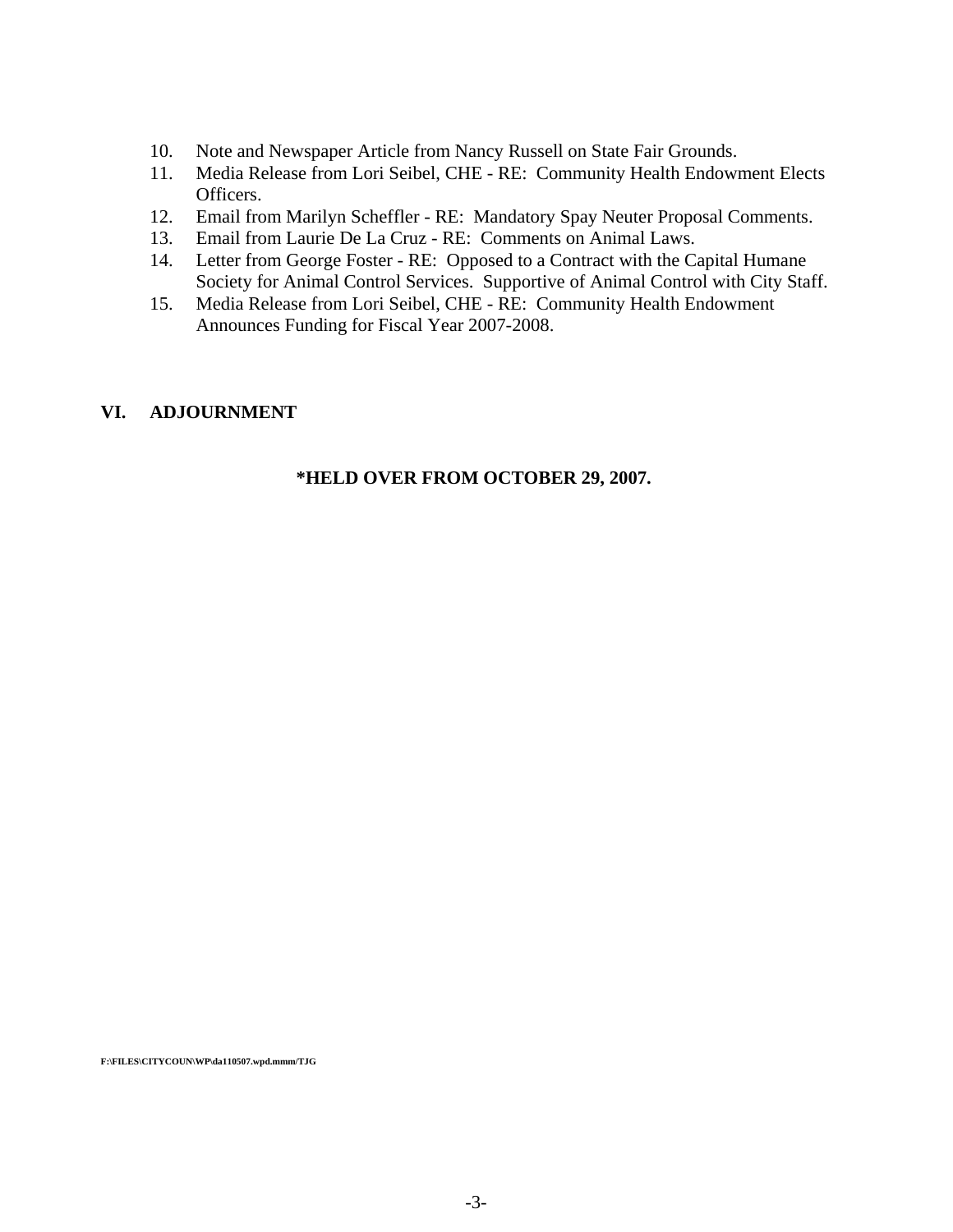### **DIRECTORS' MEETING MINUTES MONDAY, NOVEMBER 5, 2007 11:00 A.M. COUNTY/CITY BUILDING CONFERENCE ROOM 113**

**Council Members Present:** Dan Marvin, Chair; Robin Eschliman, Vice-Chair; Jon Camp**,** Jonathan Cook, John Spatz, Ken Svoboda, Doug Emery

**Others Present:** Mayor Chris Beutler, Rick Hoppe, Trish Owen, Denise Pearce, Lin Quenzer, Mayor's Office; City Clerk Joan Ross; Dana Roper, City Attorney; Directors and Department Heads; Tammy Grammer, City Council Staff; and Deena Winter, Lincoln Journal Star Representative

Meeting convened at 11:12 a.m.

Location Announcement of the Nebraska Open Meetings Act: A Copy of the Nebraska Open Meetings Act is Located on the Wall at the Rear of this Room.

#### **I. MAYOR -**

Mayor Chris Beutler reported there is so much good news going on in the Mayor's Office involving meetings with different people that want to do things with the City, but once in a while you get some bad news. The State Forester Officer came into the Mayor's Office the other day and wanted to talk about a situation going on with ash trees that landed in Michigan and started devastating the ash trees in Michigan. It has now spread east to Pennsylvania and across Illinois in a westerly direction and it's expected only a matter of time before it gets to Nebraska in a matter of four to six years. About a fourth to a fifth of our tree cover are ash trees and they are expecting currently devastation along the lines of what happen to our elm trees a number of years ago. So, we are getting information from the Parks Department and we are going to send out a plan on what we need to do to prepare for the worse and eventually we will be talking to Council about it.

Lynn Johnson (Parks & Recreation Director) stated it's an Asian insect and it was imported they thinks with pallets or something and the first place it showed up as the Mayor said was in the upper Midwest. The insect itself moves about 300 feet the way it is moving is in fire wood and right now there is no control for it, science has not caught up with it yet. The estimate the State Forester had in terms of cost for removal and replacement of just the public trees is about \$38 million. Mayor Beutler commented remember our public trees are only about a fifth of our private trees. Mr. Johnson stated it's as close as eastern Iowa at this point and there's nothing we can do about it. The USDA is involved at this point, it has also been transferred with nursery sod and they are regulating fire wood movement and regulating sale of nursery sod as well and part of it is private that somebody loses a tree in their yard they cut it up and then they hale it to go camping or they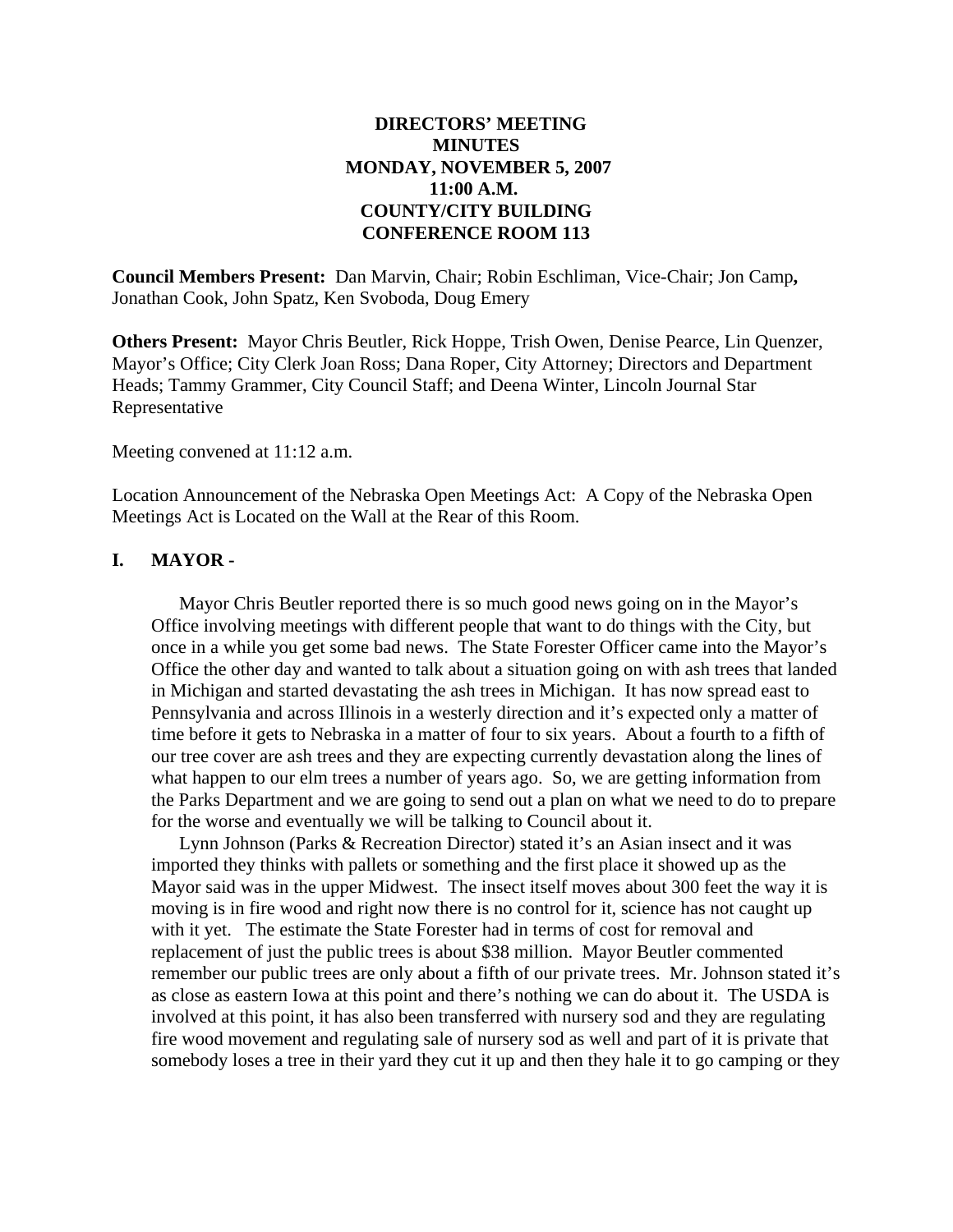give it to somebody. The State Patrol is also being much more diligent about watching fire wood loads as they travel along the interstate corridors in this area as well. Mayor Beutler commented the problem has multiple aspects in the sense that people are still planting ash trees and developers are still planting ash trees in new developments and they probably should be more cautious. So, we need to think about all of these different things in terms of coming up with some kind of a policy that makes sense.

Dave Landis (Urban Development Director) reminded Council will convene as the Board of Equalization to equalize assessments for the Downtown Business Improvement District, The Core Business Improvement District Overlay and The Maintenance Improvement Business District. The Downtown Lincoln Association and Dallas McGee from his office will be at the meeting today.

- **\***1. NEWS RELEASE RE: Mayor Presents September Award of Excellence to Tim Beckman, Public Works & Utilities Department, StarTran Field Supervisor. — NO **COMMENTS**
- \*2. NEWS RELEASE RE: Public Invited to Dedication of Prairie Building Addition on 10/30/07 at 4:00 p.m. — NO COMMENTS
- \*3. Washington Report, October 19, 2007. NO COMMENTS
- 4. NEWS ADVISORY RE: The media invited to cover the annual meeting between the Lincoln and Omaha City Councils on 11/01/07 at Haymarket Park. — NO **COMMENTS**
- 5. Washington Report, October 26, 2007. NO COMMENTS

#### **II. DIRECTORS** -

#### **CITY ATTORNEY -**

- \*1. Memo from City Attorneys' Office RE: Randy Thimm Claim Against City. NO COMMENTS
- \*2. Letter to Randy Thimm from Connor Reuter, Assistant City Attorney RE: Claim Against City. — NO COMMENTS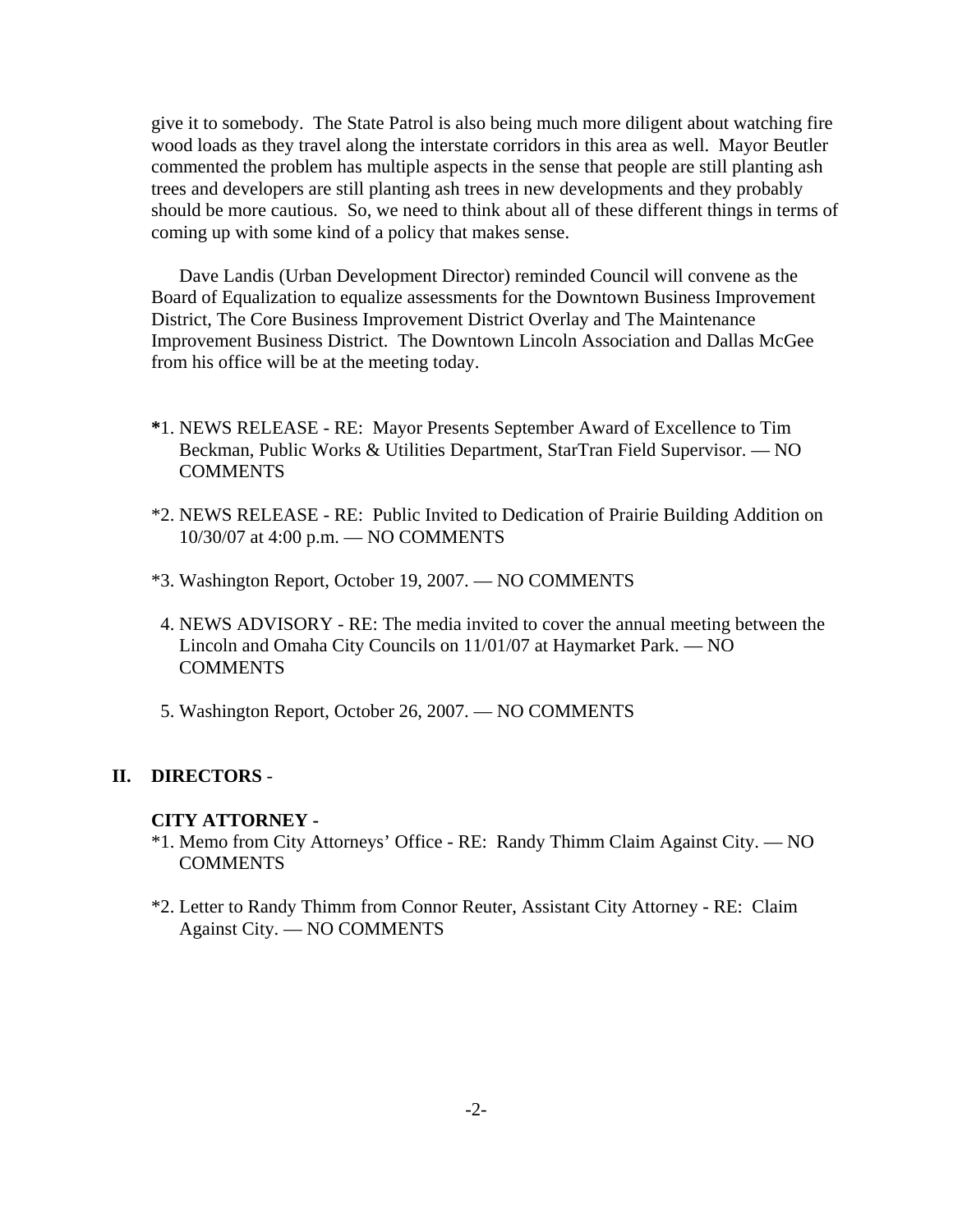#### **FINANCE -**

- 1. Memo from Don Herz, Finance Director. EMS Reports. NO COMMENTS
	- a) Billing Data to September 1, 2007; and
	- b) EMS Receipts and Expenditure Data to September 1, 2007.

### **FINANCE/BUDGET -**

- \*1. October Sales Tax Reports for the Month of August: NO COMMENTS
	- a) Actual Compared to Projected Sales Tax Collections;
	- b) Gross Sales Tax Collection (with Refunds Added Back In) 2002-2003 Through 2007-2008;
	- c) Sales Tax Refunds 2002-2003 Through 2007-2008; and
	- d) Net Sales Tax Collection 2002-2003 Through 2007-2008.

### **FINANCE/TREASURER -**

\*1. Investment Report for Quarter Ending May 31, 2007. — NO COMMENTS

## **HEALTH** -

- \*1. NEWS RELEASE RE: Last Household Hazardous Waste Collection. NO COMMENTS
- \*2. NEW RELEASE RE: Safe Kids: Lincoln-Lancaster County Provides Halloween Safety Tips. — NO COMMENTS

## **PLANNING** -

- \*1. Annexation by Ordinance #18991 Effective: October 2, 2007, 39.5 Acres. NO COMMENTS
- \*2. Memo from Marvin Krout, Planning Director RE: Bike Lanes Update. NO **COMMENTS**
- 3. Firethorn 27<sup>th</sup> Addition Final Plat #07060 Generally Located at South 84<sup>th</sup> Street & Montello Road. — NO COMMENTS

## **PLANNING COMMISSION** -

\*1. Action by Planning Commission, October 24, 2007. — NO COMMENTS

## **PLANNING COMMISSION FINAL ACTION** .....

- 1. Special Permit #1992A Edenton Woods Community Unit Plan (Ashbrook Drive & Hwy 2) - Resolution No. PC-01085. — NO COMMENTS
- 2. Special Permit #07045 Alltel Wireless Facility (South 74<sup>th</sup> Street & Saltillo Road) Resolution No. PC-01086. — NO COMMENTS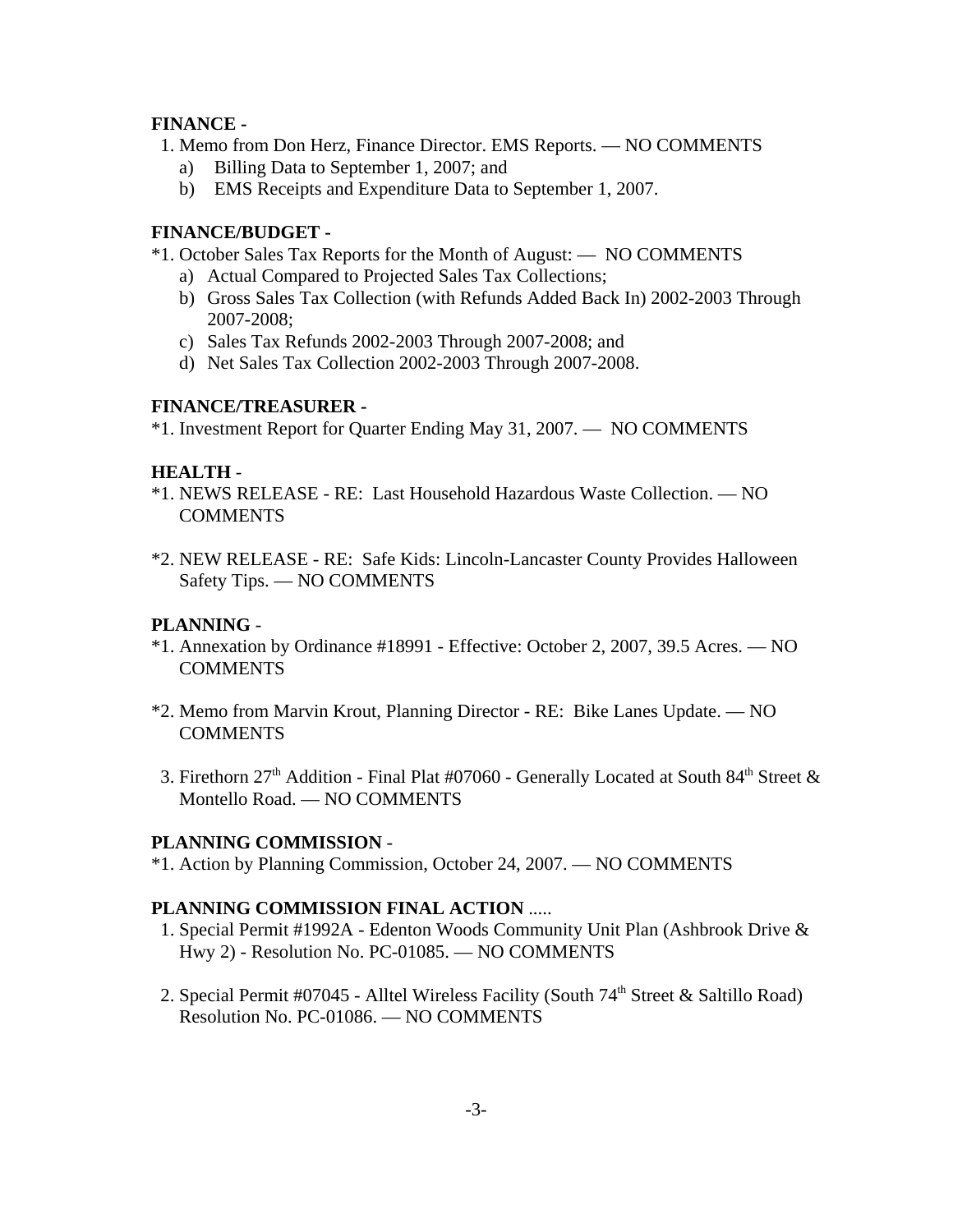#### **PUBLIC WORKS & UTILITIES** -

\*1. ADVISORY - RE: 16" Water Main Project in Holdrege Street to Start - Executive Order No. 79014. — NO COMMENTS

#### **III. CITY CLERK -**

City Clerk Joan Ross stated they have a 'Miscellaneous Referral Sheet' today which is not attached but because we are not having a meeting next week, she thought they would just go ahead having the routine items. The Clerk's Letter and Mayor's Approval of Resolutions and Ordinances passed by the City Council on October 29, 2007. The Report from City Treasurer of franchise tax for the month of September 2007 from Aquila. The Report from City Treasurer of E911 surcharge for the month of August 2007: TWC Digital Phone LLC; September 2007: AT&T Comm. of Midwest, Level 3 Comm. LLC, TWC Digital Phone LLC;  $3<sup>rd</sup>$  Quarter 2007: Windstream; and the report from City Treasurer of Telecommunications Occupation Tax. So, all routine items and placed on file and will be part of the Action Sheet.

For Item 11, they should have received in their packet a Motion-To-Amend #1. *[#11, 07R-227, Special Permit 1992A-Application of John and Andrea Schleich to amend the Edenton Woods 1st Community Unit Plan to allow an additional 33 dwelling units and to waive the maximum block length and to allow roll-over curbs, on property generally located at Ashbrook Drive and Highway 2.]* 

For Item 15, they should have received in their packet a Motion-To-Amend #1. She also handed out a Motion-To-Amend #2 for this item. *[#15, 07R-229, Special Permit* 07047-Application of Hoppe, Inc. to develop the 10<sup>th</sup> and Military Community Unit Plan *for 61 multi-family units and 10 single-family attached units, with requested waivers of the required screening, reduction in parking, reduction in the front yard setback, stormwater detention, spacing of local streets to major streets, and minimum elevation of streets in a floodplain, on approximately 6.18 acres generally located at N. 10<sup>th</sup> Street and Military Road.]* 

Mr. Cook commented regarding Items 11  $\&$  15 on the Motions-To-Amend that were mentioned the Motions-To-Amend for 07R-227 and 07R-229 say requested by applicant as opposed to Motion-To-Amend #2 says requested by Tom Cajka in the Planning Department. Mr. Cook commented he has no problem with the Planning Department making requests but how is it the applicant can make a request to the Law Department to prepare amendments? Dana Roper (City Attorney) replied he does not think the applicant made the request to the Law Department, he thinks it must have been through the Planning Department. Marvin Krout (Planning Director) commented he has not seen those amendments, so he cannot tell him what they are. Mr. Cook commented he's just curious about it because really only Council members or staff should be able to prepare amendments and not applicants. Applicants should not be able to call the Law Department and ask for amendments to be prepared, if applicants want one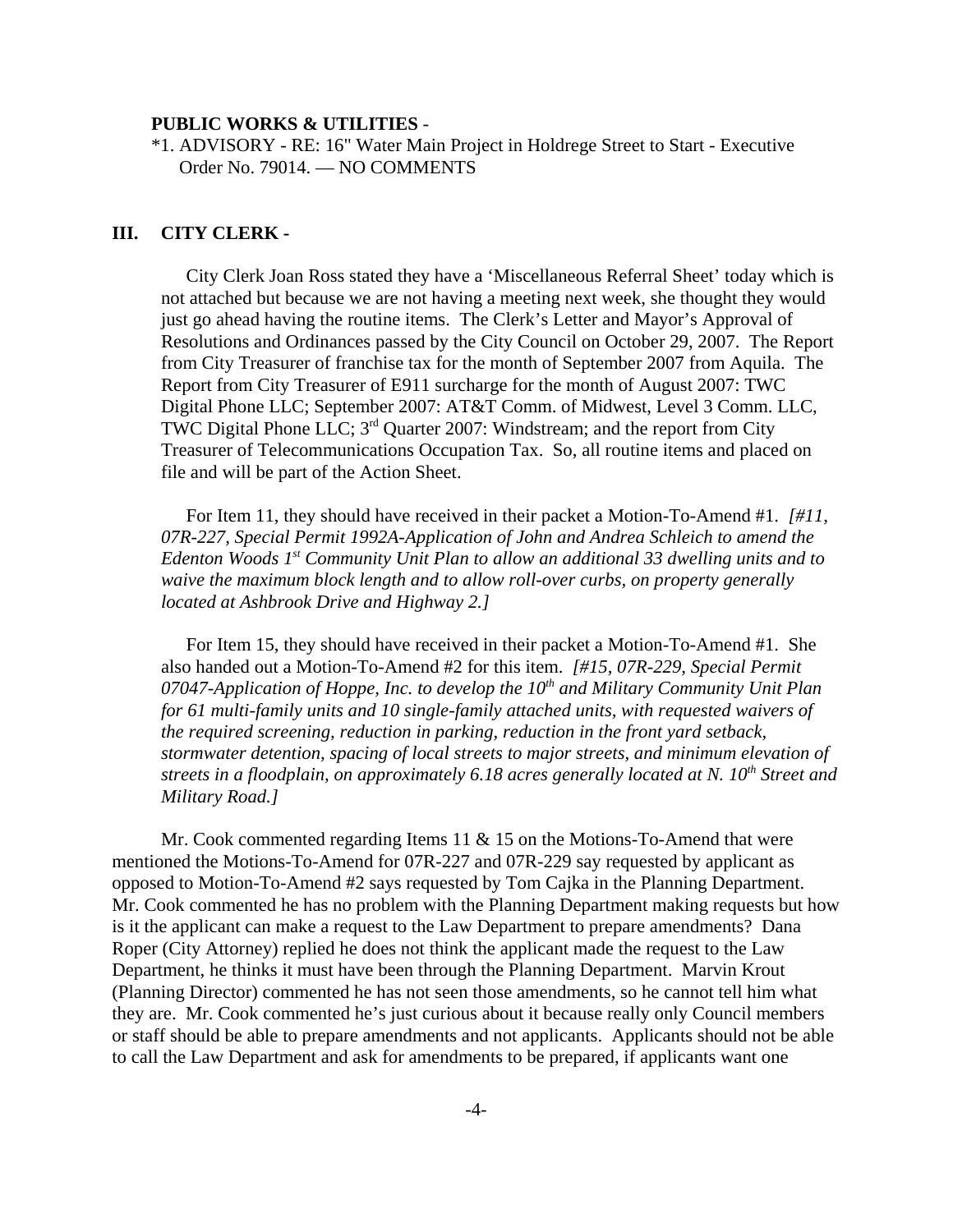prepared they should call a Council member and the Council member should request it to the Law Department. He knows that's the way Mark Hunzeker does it, he will prepare it himself or he will talk to Council members. So, he was just wondering, if there was some procedural issue because these are controversial amendments and don't appear to have been requested by anyone but the applicant. Mr. Roper stated he will check on it.

\*1. LES Resolution 2007-14. — NO COMMENTS

#### **IV. COUNCIL REQUESTS/CORRESPONDENCE -**

#### **JON CAMP -**

Mr. Camp asked Dana Roper if they are any further on Randy Thimm's request on a claim other than denial about paint spray on his truck? Dana Roper (City Attorney) replied he will check on it, he thought they had referred it on to a contractor. Karl Fredrickson (Public Works & Utilities Director) responded he believes that's correct, they had to get a little more information about it, he thinks the contractor was there and that's why they are insured. Nicole Fleck-Tooze (Public Works) stated she thinks the problem was early on that it was a different location as Karl (Fredrickson) said they did not think there was a contractor in the location that had originally been provided but once they clarified that there was a contractor in the location which was the reason for the Law Department's denial. She thinks it has all been prepared by the Law Department and it is ready to go. Mr. Camp commented his understanding it was recommended denial. Mr. Roper responded recommended denial by the City because it's been referred to the contractor.

#### **JONATHAN COOK** - NO COMMENTS

\*1. Correspondence from Alison Stewart - RE: Support of Proposed Bus Routes. **—** NO COMMENTS

#### **DOUG EMERY -** NO COMMENTS

#### **ROBIN ESCHLIMAN -** NO COMMENTS

#### **DAN MARVIN -** NO COMMENTS

\*1. Letter from Luke Scholl - RE: Do Not Demolish the Jack Magorian Shooting Range. — NO COMMENTS

#### **JOHN SPATZ -** NO COMMENTS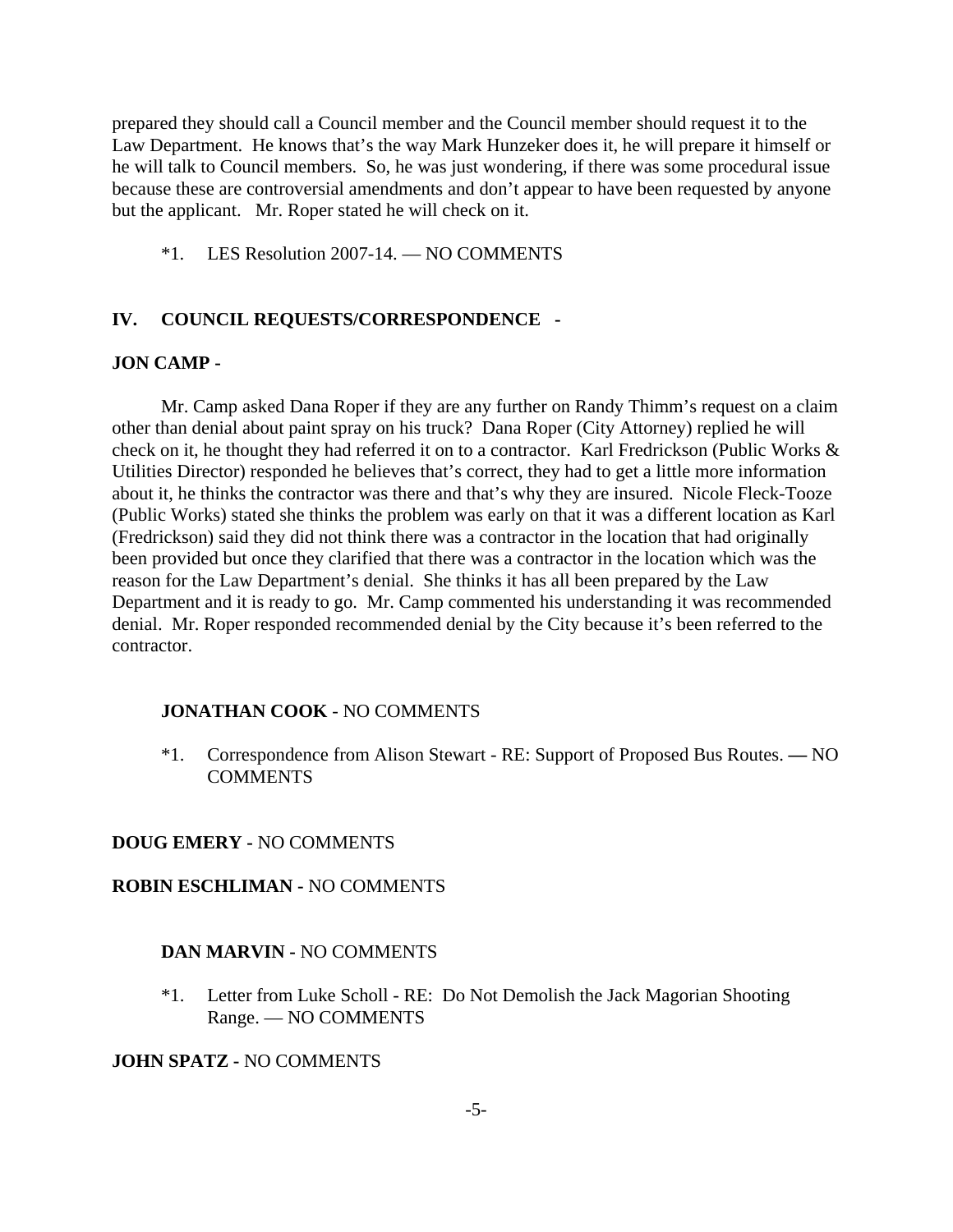#### **KEN SVOBODA -** NO COMMENTS

### **V. MISCELLANEOUS -**

- \*1. Email from Randy Ralston RE: Approval of Bringing Capital Humane Society into Discussion of Contracting Both Animal Control and Animal Sheltering Services. — NO COMMENTS
- \*2. Email from Darrell & Donna Best RE: Date of Expiration of Lincoln Fire Departments Emergency Ambulance Contract? — NO COMMENTS
- 3. Email from Gabby Evans, Stephen Memorial Animal Shelter Director, Oskaloosa, IA - RE: Animal Control in Lincoln. — NO COMMENTS
- 4. Email from LaDonna VanArsdall RE: Keep Capital Humane Society from Taking Over Animal Control. — NO COMMENTS
- 5. Email from Elizabeth A. Snuttjer RE: Animal Control Needs to be Separate from the Humane Society. — NO COMMENTS
- 6. Lincoln Electric System (LES) Document Review of 2008 Operating and Capital Budget (Material for Pre-Council on 11/05/07 at 10:00 a.m.). — NO COMMENTS
- 7. Email from Joyce Porter RE: Consider an Alternative to Having the Lincoln Humane Society Getting Involved in Animal Control. — NO COMMENTS
- 8. Email from Richard O'Hearn RE: Use Both North and South Bound Bike Lanes, Consider Some East West Lanes. — NO COMMENTS
- 9. Letter from Christopher Jackson Ways RE: Suggest Installing Drinking Fountains. — NO COMMENTS
- 10. Note and Newspaper Article from Nancy Russell on State Fair Grounds. NO COMMENTS
- 11. Media Release from Lori Seibel, CHE RE: Community Health Endowment Elects Officers. — NO COMMENTS
- 12. Email from Marilyn Scheffler RE: Mandatory Spay Neuter Proposal Comments. — NO COMMENTS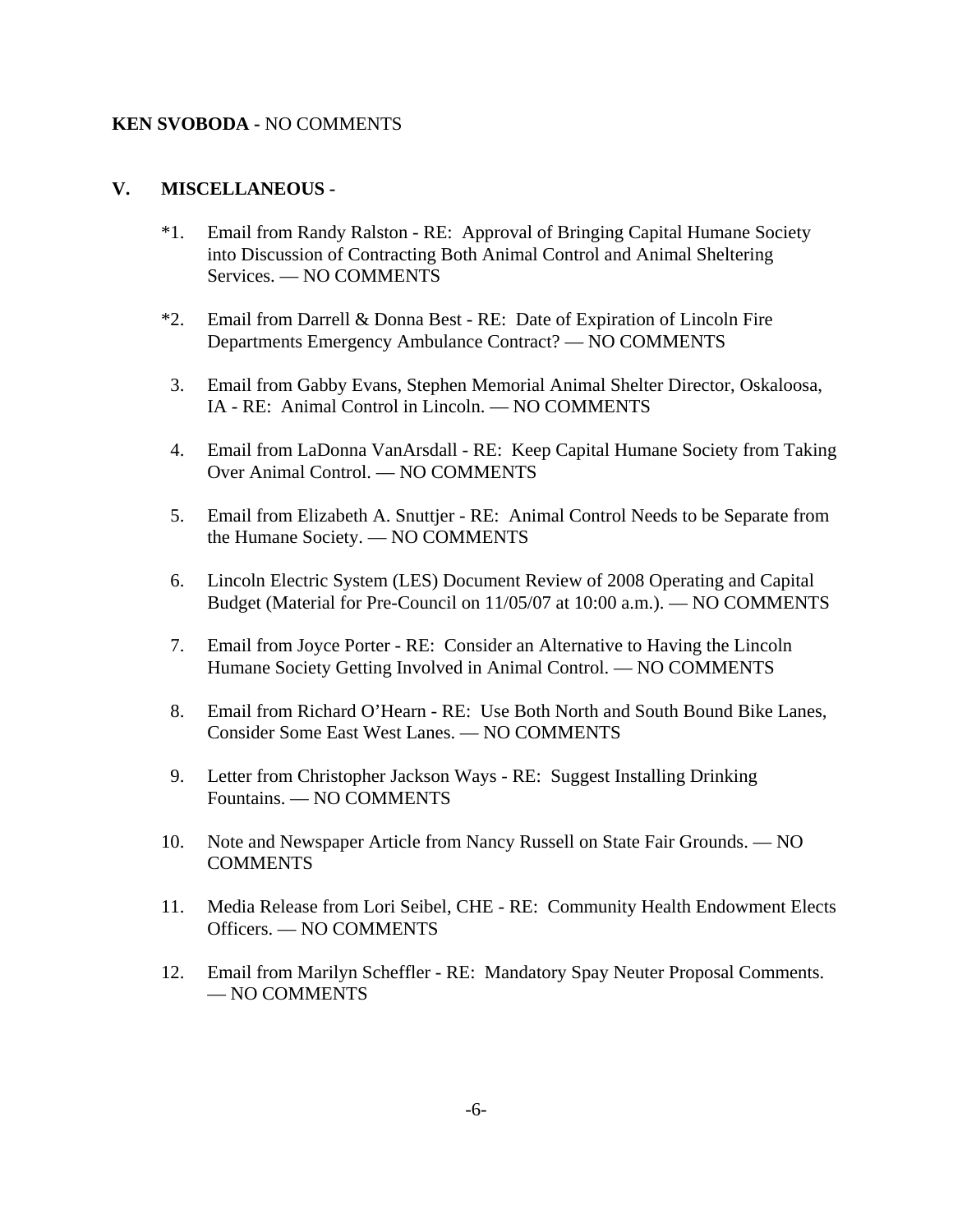- 13. Email from Laurie De La Cruz RE: Comments on Animal Laws. NO **COMMENTS**
- 14. Letter from George Foster RE: Opposed to a Contract with the Capital Humane Society for Animal Control Services. Supportive of Animal Control with City Staff. — NO COMMENTS
- 15. Media Release from Lori Seibel, CHE RE: Community Health Endowment Announces Funding for Fiscal Year 2007-2008. — NO COMMENTS

# **ADDENDUM - (For November 5th)**

# **I. MAYOR -**

- 1. NEWS ADVISORY RE: Mayor Beutler's Public Schedule Week of November 3 through November 9, 2007 - Schedule subject to change. — NO COMMENTS
- 2. NEWS RELEASE RE: Lincoln Fire And Rescue Urges Residents To "Change Your Clock, Change Your Battery"(Council received Release on 11/01/07 in their Thursday packet). — NO COMMENTS
- **II. CITY CLERK -** NONE

## **III. CORRESPONDENCE -**

**A. COUNCIL REQUESTS/CORRESPONDENCE** -

## **DAN MARVIN**

1. E-Mail Letter from Lisa J. Good - RE: City Maintenance Shop issues. — NO COMMENTS

## **B. DIRECTORS AND DEPARTMENT HEADS -** NONE

## **C. MISCELLANEOUS -**

1. E-Mail from Camilla Svoboda - RE: New Arena vs. existing buildings. — NO **COMMENTS**